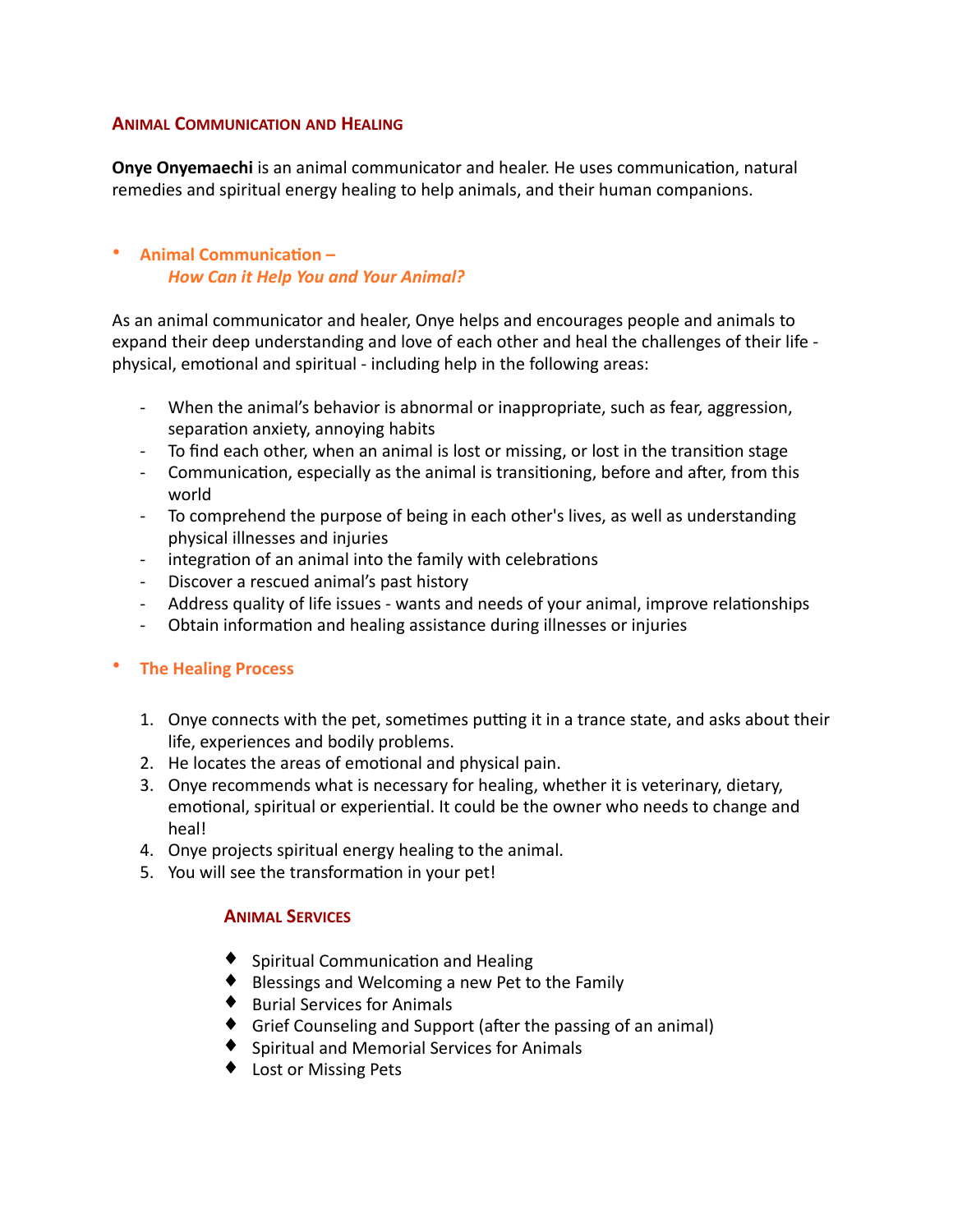#### **• What Happens During a Session?**

During the initial session, Onye will usually ask few questions about you and the animal and your purpose. He will get centered and start receiving information concerning you and your animal.

Generally, he shares messages he receives from the animal and helps in answering any questions you may have for the animal. He approaches each session with transparency, sacredness and reverence.

Recommendations are offered to improve the healthy lifestyles of the animal from intuitive insights, practical and spiritual perspectives.

*Expect miracles, but rest assured of the healing power of natural remedies, prayer and trust. It is* not uncommon to experience positive results after a session. Often substantial improvement can *occur* in a short period of time. However, concurrent improvement generally takes effect *gradually depending on the purity of communication, as well as the healing treatment.* 

## **DEATH AND GRIEF**

## **Dying Animal in Transition**

Onye has a deep interest in helping animals and their families as the animal prepares for and completes its transition. More information is often revealed about the animal in transition that may assist during this difficult time.

The experience of an animal's transition can be heart-breaking and can also be a period of intense closeness for the families involved, as well as a time of growth, renewal and healing. For this reason, working with people and their animals during this time can be beautiful and rewarding in so many ways. Animal communication, spiritual healing and counseling help people and their animals transcend the animal's death with comfort and peace.

When an animal or people are approaching transition, communication can help to clear unfinished business and is often reassuring for both the animal and the person that all is well. Animals, like people, often have important matters to reveal prior departing this world. These matters can involve fun times and painful, as well as sweet memories, and comfort, especially what they wish to share before and after transition.

Communication with an animal can assist people in understanding how to help their companion be comfortable at the end of life, along with healing words, encouragement and support. It is very important for both animals and companions to share their hearts and soul and ensuring a closure. As a result each may have a sense of comfort, resolve and completion.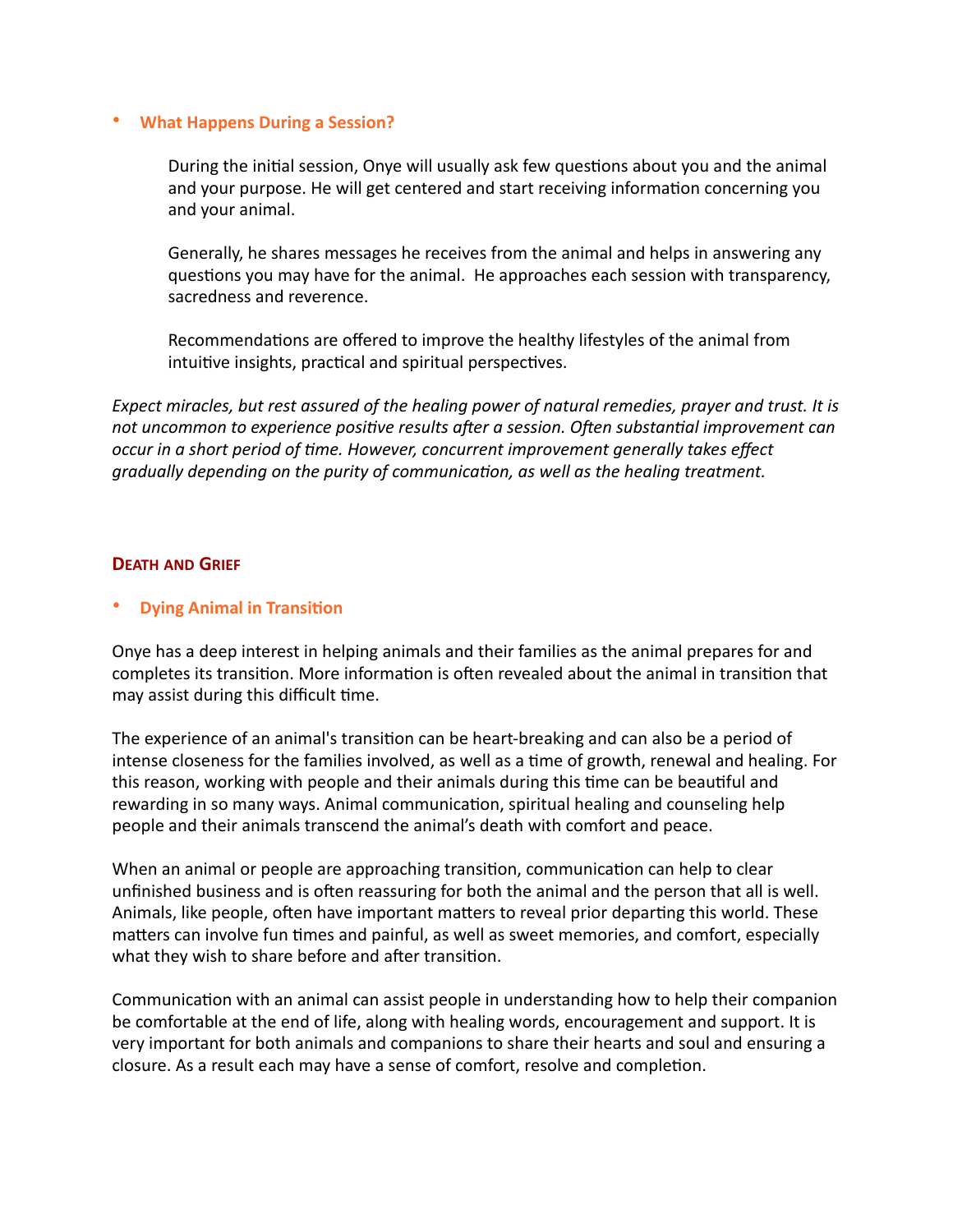# **TESTIMONIALS**

#### **What clients say:**

#### Onye,

I want to take this opportunity to express my thanks for the healing you did for Eko. Although Eko is a dog to most, he is like another member of our family. Before Eko's healing he was in an extreme amount of pain, he wasn't eating, he was not active, and he didn't even chase the neighbor's cat. I took Eko to the veterinary before meeting with you and they prescribed him pain medication and his diagnose was unknown. The pain medication caused him to be more lethargic. Out of desperation and love for my Eko, I made an appointment with you. Your healing hands and working with Eko that very night was absolutely amazing.

The very next day Eko was chasing the neighbor's cat and he was even able to jump into the car. Eko's eating habits have improved tremendously, and as you recomended he eats dinner with our family. My husband and I have both noticed that his personality has become almost human like. We communicate much better with each other and our training has become easier. Again, thank you so very much for your blessings and healing hands. Christine and Brian Hasek Petaluma CA

#### **WHAT IS ANIMAL COMMUNICATION**

#### **What is Animal Communication?**

Do you know that most animals, including people, use body language and non verbal communication skills, as well as sound and smell to communicate with one another? Well, many animals communicate by smell and by telepathic, intuitive and other subtle ways, such as releasing pheromones (air-borne chemicals) to send messages to one another. It certainly plays an important role in reproduction and social behaviors. They are used by many animals, including insects, deer, and even humans!

Animals naturally can send visual images, feelings, thoughts, ideas and strong sensations as effective commutation. Many times these ways of communicating have unique words, accompanied by strong vibrations, to stress the meanings and significance of their intentions or motives.

Some people have the belief that animals have no feelings and emotions and are even unintelligent. In my experiences with animals, it is completely the opposite. Some animals have a greater capacity to love, communicate and relate far better than some humans. If all humans could love animals and the Divinity of nature as Saint Francis of Assisi did, as well as other animal lovers, our world could be much more fun and effortless.

#### *Sending and Receiving Feelings -*

You can send a feeling or emotion to an animal by experiencing the feelings and then imagining that the feeling is transmitted to the animal. An intuitive communication requires sending and receiving information mentally, emotionally, visually and spiritually.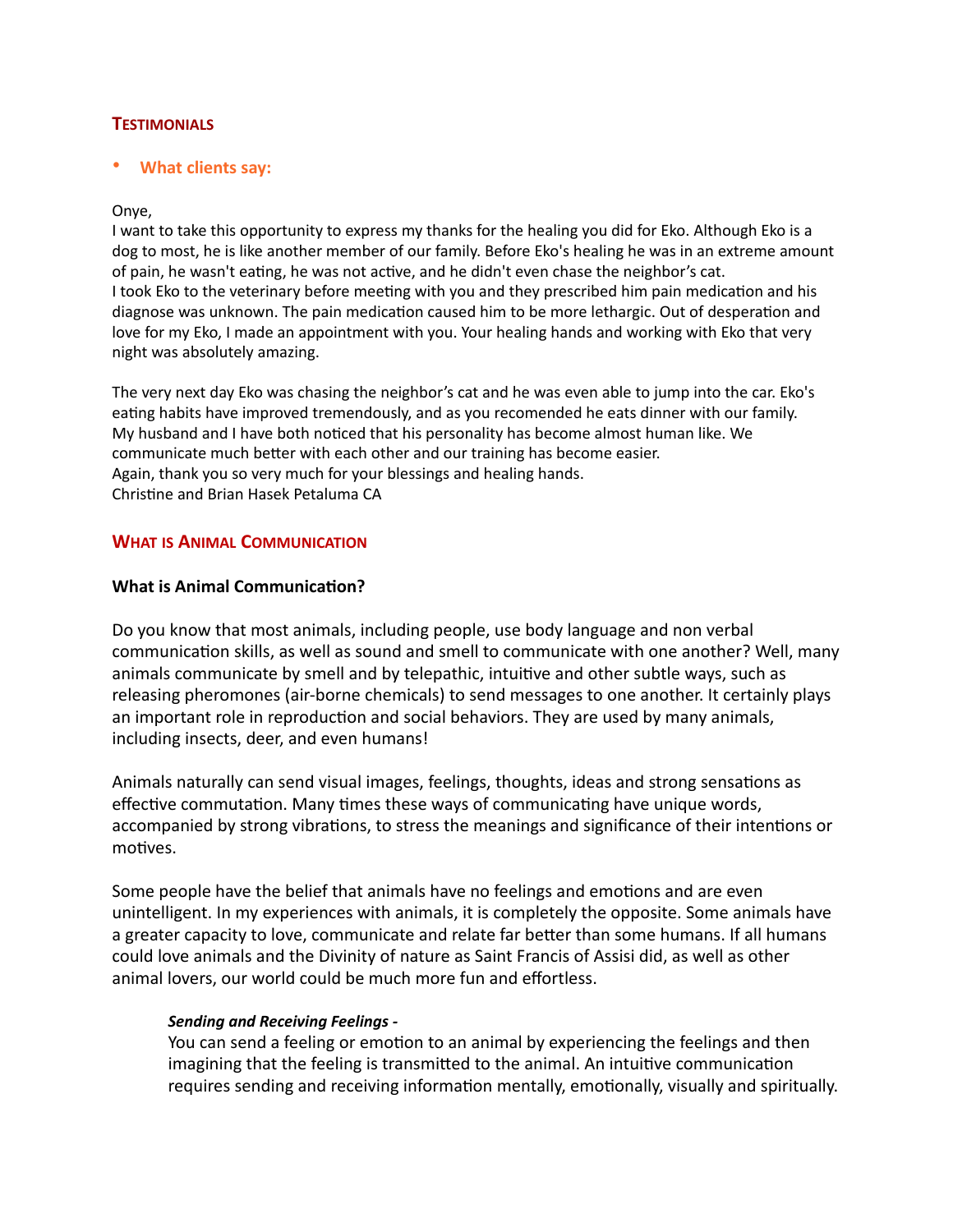By using your intuition you can feel or sense the physical feelings that an animal is experiencing; you can tell if the animals in pain and where the pain is. You can have an impression of the animal's health.

## • **Mental Communication**

In intuitive communication you can send and receive thoughts mentally. This ability is called mental telepathy or clairaudience (clear hearing). In practice, you can hear words and phrases mentally and even receive mental imaging.

## • **Receiving Visuals and Images**

Using your intuition you can transmit a visual image to an animal and you can actually mentally see a picture sent by an animal. This ability is called clairvoyance (clear-sighted) and a person may also have the capacity to see into past and future events. Animals naturally can send visual images, feelings, thoughts, ideas and strong sensations as effective communication.

## • **Instincts -Premonitions**

The ability to know when some event is true without reasons, even without knowing how you or why you know. This is another aspect of clairvoyance. Usually, when information comes to you in this manner, you are undoubtedly certain of it and nobody in this world can persuade you otherwise! 

## • **How Communication Can Help Animals**

Communicating to animals helps in the same ways that enables people to cope with life's stressful challenges such as illness, injury, emotional and traumatic experiences. People and animals feel better when someone cares and comfort them during difficult times.

Oftentimes, animals wish to convey current or past situations affecting their life, especially when their companions are not reciprocal to their needs. Many animals take a strong interest in the spiritual and emotional growth of their loved ones. Frequently, animals assume the family's stressful lifestyle or take on ancestral problems which results in many health problems for the animal. It is important to communicate to the animals, to set boundaries and protect them from absorbing an unhealthy family environment.

## **FREQUENTLY ASKED QUESTIONS**

## **How long is an appointment?**

Initially appointments are generally an hour. It allows time for the animals and their companions to get acquainted with their environment. Sometimes it is not always the case that the animals are comfortable. It will depend on their current state or condition upon arrival for the session.

## **What is the cost of an appointment?**

The cost of all animal communication appointments is \$160 per hour. If our time together runs over an hour, you will be charged according to the time we spent. I require a prepayment before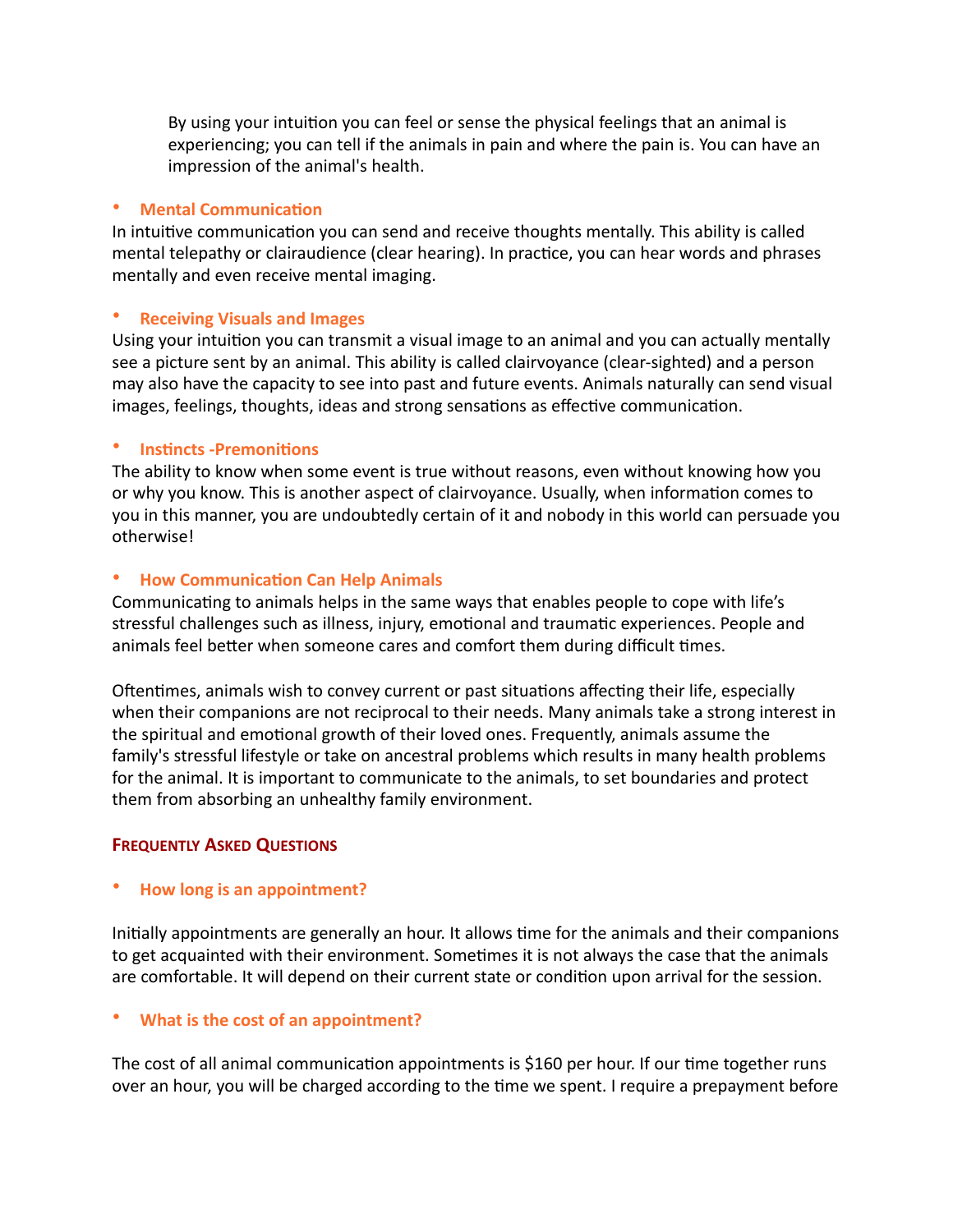the session via PayPal or send a personal check or money order to the address on the **Contact Us** page on the site.

## **How much notice for cancellation?**

At least 48 hours notice needed if you're unable to meet the appointment

## • What to bring when your animal is missing?

Describe the animal; bring a photo or favorite toy/blanket; provide the circumstances, date and last known location of the missing animal.

**Should I make a list of questions for my animal (s)?** 

It is always helpful to make a list of questions before the appointment. Bring with you a positive attitude, calmness and be fully present with issues regarding your animals. Questions are unlimited and list them even when you think it is not very important.

**Can I speak with multiple animals simultaneously?** 

Yes, but it is wise to have ample time for the sessions. However, I encourage one animal per session to avoid distractions. Also, it is important to give respective animal ample time to express or communicate their truth without haste.

**Do I need to be with my animal during the session?** 

In respect to animal communication, it is not necessary for you to be present during an appointment. However, I do encourage your presence during a healing treatment for your animal. It will assure a level of comfort and support for both you and the animal.

#### **How to Prepare for an Animal Communication Appointment**

Many people find it helpful to make a list of their inquiries and concerns before an appointment. It is not absolutely necessary to bring your animal to the appointment. However, if your animal insists, you may bring him/her along.

During the appointment Onye may ask a few questions regarding the animal and related concerns. By the end of the session, there will be a clear understanding of the causes and effects of the animal's health concerns and wellbeing, moving towards a positive result.

Generally, Onye shares messages he receives from the animal and helps to answer appropriately any questions you may have about the animal. Onye approaches each session with reverence, sacredness and clarity.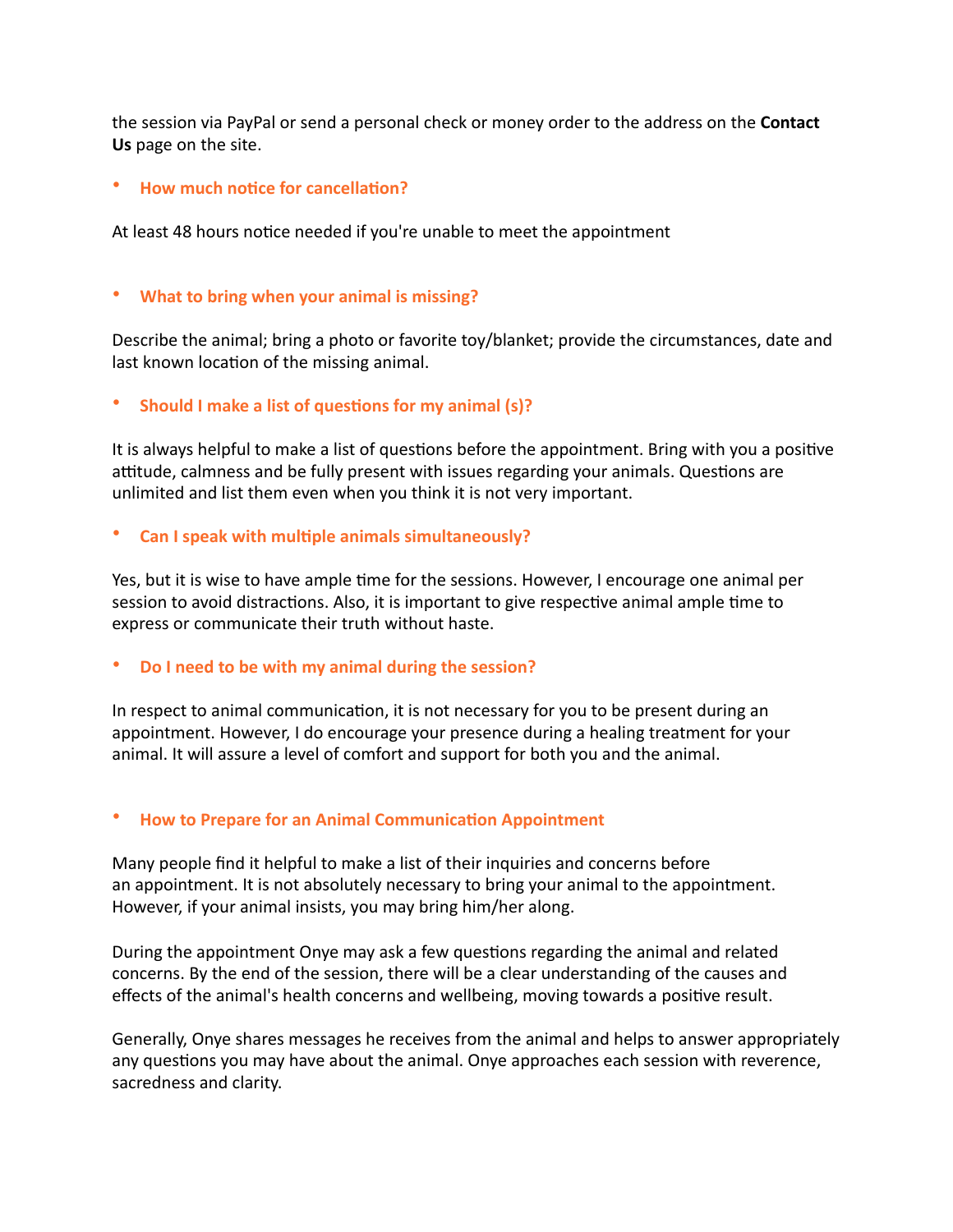## *Please note:*

Animal communication and Spirit healing should not replace veterinary care. They are non*medical* therapies which can complement other healing modalities, including traditional veterinary medicine, and are a powerful component of an integrative approach to the healing *and health maintenance of all animals.* 

# **APPOINTMENTS/FEES**

Onye views every animal and situation with grace and respect. Also, he suggests the approach best suited for the optimum healing experience possible. Animal communication appointments are usually conducted in person or by phone / Zoom (distance healing).

Animal communication/healing: \$150 per session (60 minutes) in Santa Rosa or virtual on Zoom. Time over one hour will be charged pro-rated. Don't worry; if you are at a distance it is not a problem for Spirit and the animal soul to communicate with me.

To schedule an appointment call Onye at: 707-528-4458 or e-mail:  $info@$ onyeonyemaechi.com

Scheduled sessions require a pre-payment of \$150 by:

check, credit card or PayPal: <https://www.onyeonyemaechi.com/book-online> "pay any amount" button.

#### **CANCELLATION POLICY:**

48-hour notice required. Full fee for missed appointments Call at the time of our appointment: (707) 528-4458 USA